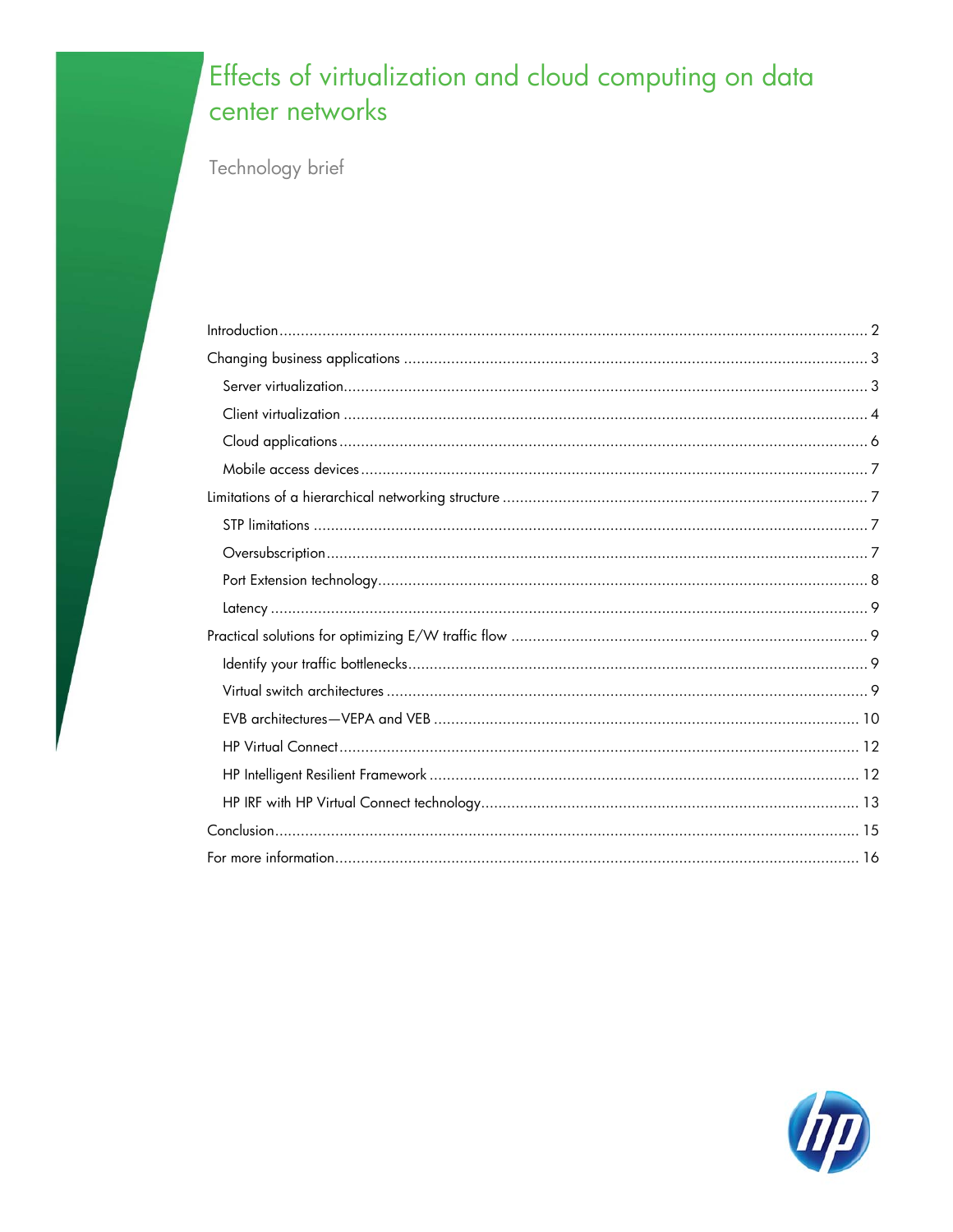## <span id="page-1-0"></span>**Introduction**

Most data centers today have a three- or four-tier hierarchical networking structure. It consists of access layer switches, aggregation switches, and core switches (Figure 1). Three-tier networking architectures were designed around client-server applications and single-purpose application servers. Client-server applications caused traffic to flow primarily in North/South (N/S) patterns: from a server up to the data center core, to the campus core where it moves out to the campus-wide network or internet. These large core switches usually contain the vast majority of the intelligence in the network.



Figure 1: A typical data center structure today uses three layers: access, aggregation, and core.

*The dotted line around the Blade server/Top of rack (ToR) switch indicates an optional layer, depending on whether the interconnect modules replace the ToR or add a tier.*

This network architecture, however, is becoming problematic for the data center. Today's application environments are more distributed, often with multiple tiers, and oriented toward service delivery. These application architecture changes have resulted in:

- Greater traffic volume on the Ethernet network, including storage traffic such as FCoE and iSCSI
- More storage traffic as applications use distributed file systems and increase the amount of synchronization and replication data across the network
- Greater traffic flow between peer servers such as server-to-server or virtual machine-to-virtual machine—that is, East/West (E/W) rather than primarily N/S traffic flows.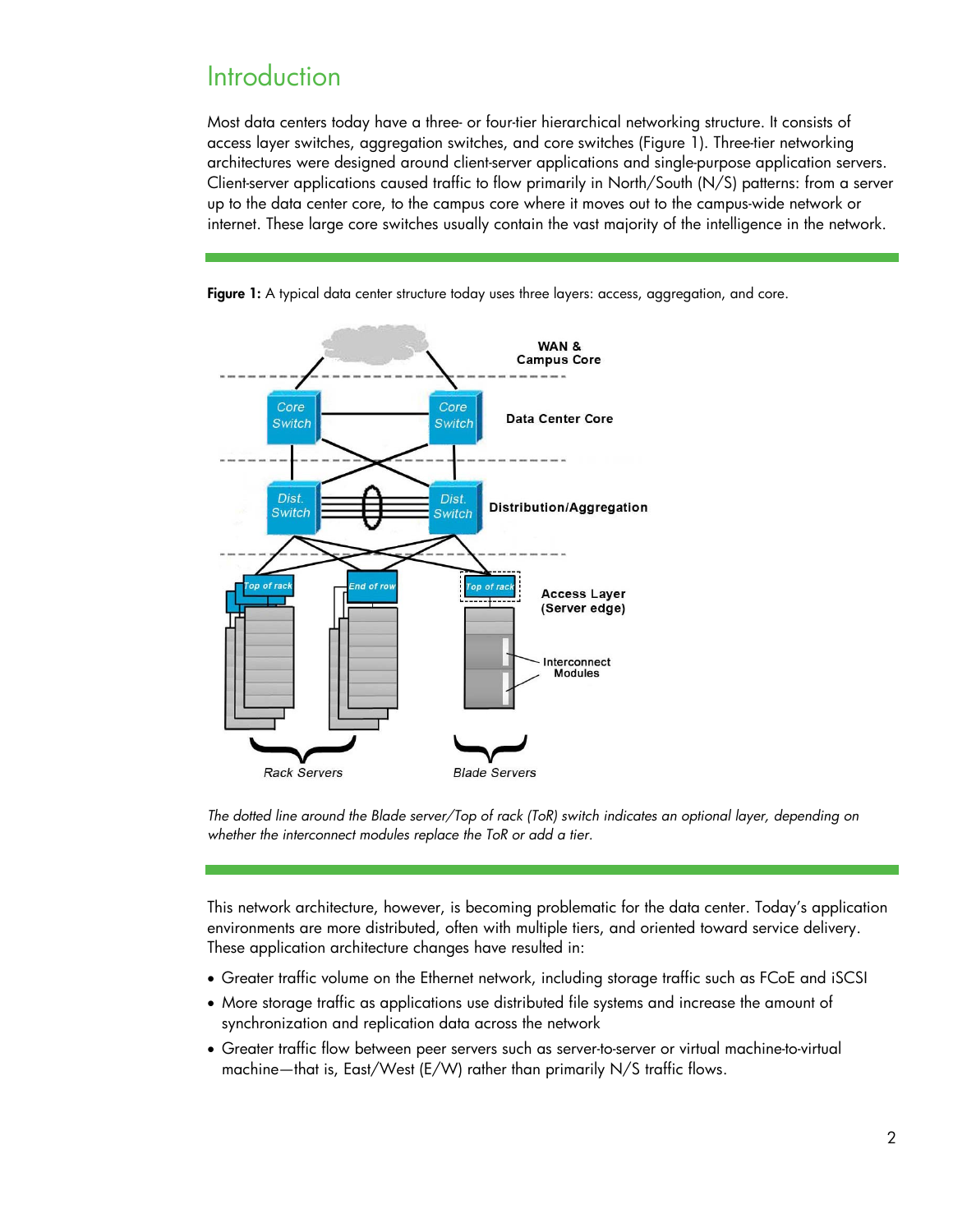This paper won't answer all your questions about the future of data center networks, but it will identify some industry trends and present some possible solutions. We suggest that you consider adopting technologies that

- Reduce network hierarchy
- Optimize E/W traffic flows
- Simplify operations at the server-network edge with intelligent management capabilities that align with the needs of all operational groups in the data center

## <span id="page-2-0"></span>Changing business applications

The growth of server virtualization (virtual machines or VMs), virtualized desktop infrastructures, cloudcomputing models, federated or distributed applications, and mobile access devices are all causing shifts in networking traffic patterns toward more E/W traffic flow (Table 1). Industry sources attribute up to 80 percent of network traffic for these next generation applications coming from E/W traffic flows.

We expect web applications to deliver integrated, context-specific information and services. And, we expect it right now—low-latency, high performance connections are critical. At the same time, cloud computing and service-oriented applications are introducing more stringent service-level and security demands.

| Yesterday's applications                       | Applications for 2011 and beyond                                                                                                                  |
|------------------------------------------------|---------------------------------------------------------------------------------------------------------------------------------------------------|
| Single application on single-purpose<br>server | Multiple applications operating on VMs within a single physical<br>server.                                                                        |
| Client-server architecture                     | Distributed computing applications (massively parallel compute<br>clusters)                                                                       |
|                                                | Clusters of multiple servers in compute resource pools, requiring<br>server mobility within a cluster and requiring resources across<br>clusters. |
| Static deployment model                        | Cloud computing and new service delivery models                                                                                                   |
|                                                | Platform as a service (PaaS)                                                                                                                      |
|                                                | Software as a service (SaaS)                                                                                                                      |
|                                                | Infrastructure as a service (laaS)                                                                                                                |
|                                                | Storage as a service (STaaS)                                                                                                                      |
|                                                | "X" as a service (XaaS)                                                                                                                           |

Table 1: New software applications are driving changes to networking infrastructure.

#### <span id="page-2-1"></span>Server virtualization

Since the introduction of hypervisors over a decade ago, the increase in VM density (fostered by ever more powerful CPU and memory subsystems) and the significant increase in VM mobility have resulted in greater performance demands on the network subsystems at the server-network edge. Table 2 outlines how these trends are causing traffic flow patterns to shift.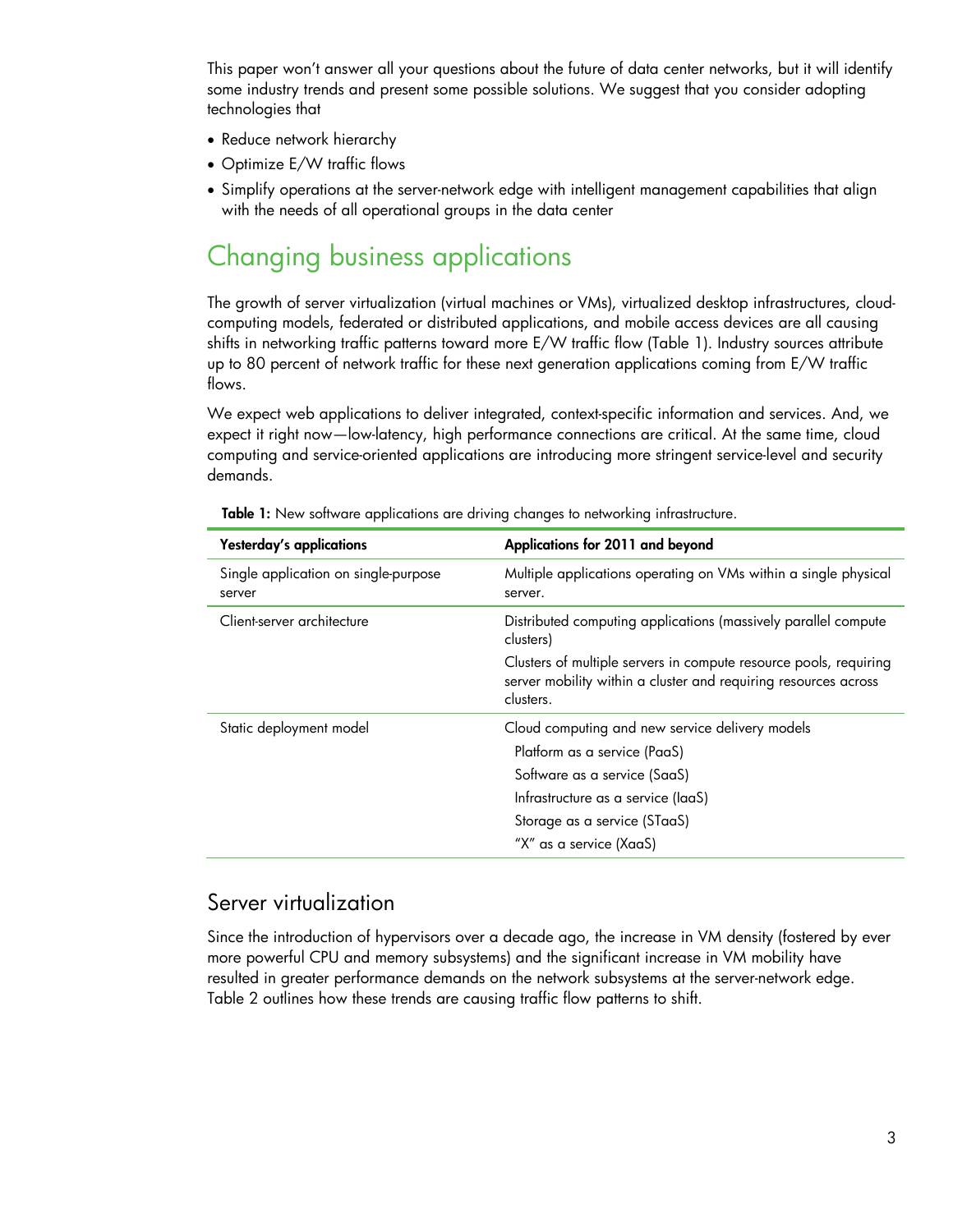Table 2: Changing realities of VMs in x86 environments.

| <b>Early deployments</b>                                                      | 2011 and beyond                                                                                                                               |
|-------------------------------------------------------------------------------|-----------------------------------------------------------------------------------------------------------------------------------------------|
| Consolidate two or three VMs per<br>physical server                           | 10-50+ VMs per server                                                                                                                         |
| Network bandwidth could be easily<br>shared by a few VMs                      | Higher network bandwidth requirements driven by:<br>Greater VM density per physical server<br>More powerful CPU-memory systems<br>VM mobility |
| VM operates statically. Moving VM<br>workloads is a rare event, such as when: | Dynamic workload placement is common. Moving VM<br>workloads occurs for events such as:                                                       |
| - Decommissioning servers<br>- Moving to higher performing server             | - Time-based VM creation for handling peak workloads<br>- Time-based workload shifting for optimizing power and<br>performance                |
|                                                                               | - Automated tools for facilitating workload placement                                                                                         |
| VM workload remains inside a data<br>center                                   | Disaster recovery requires VM workloads to move across<br>physical locations (for example, to a disaster recovery data<br>center)             |

Moving workloads dynamically requires VMs to stay within a common VLAN in the same Layer 2 (L2) network. If you want to move a VM outside its L2 domain, you have to use manual processes such as assigning and updating the IP addresses for the failed-over services and updating DNS entries correctly. To provide maximum VM flexibility, many enterprises are evaluating ways to enlarge their L2 networks.

New capabilities such as Virtual eXtensible LAN (VXLAN) and Network Virtualization using Generic Routing Encapsulation (NVGRE) logically extend an L2 network across L3 networks. However, even with this potential to move VMs across a L3 network, local traffic will still have higher performance and lower latency if it stays within a large L2 network.

### <span id="page-3-0"></span>Client virtualization

A specialized type of VM is the client virtualization technology such as virtual desktop infrastructure (VDI). VDI creates a client desktop as a VM. The VDI instance, however, is more than a simple VM. It includes the real-time compilation of the end user's data, personal settings, and application settings with a core OS instance and a shared generic profile. You can either install the end-user applications locally as a fully packaged instance or stream them from outside the VM. Applications and user personality are injected into the core desktop VM, and a brokering mechanism manages connecting the end users to the VM (Figure 2).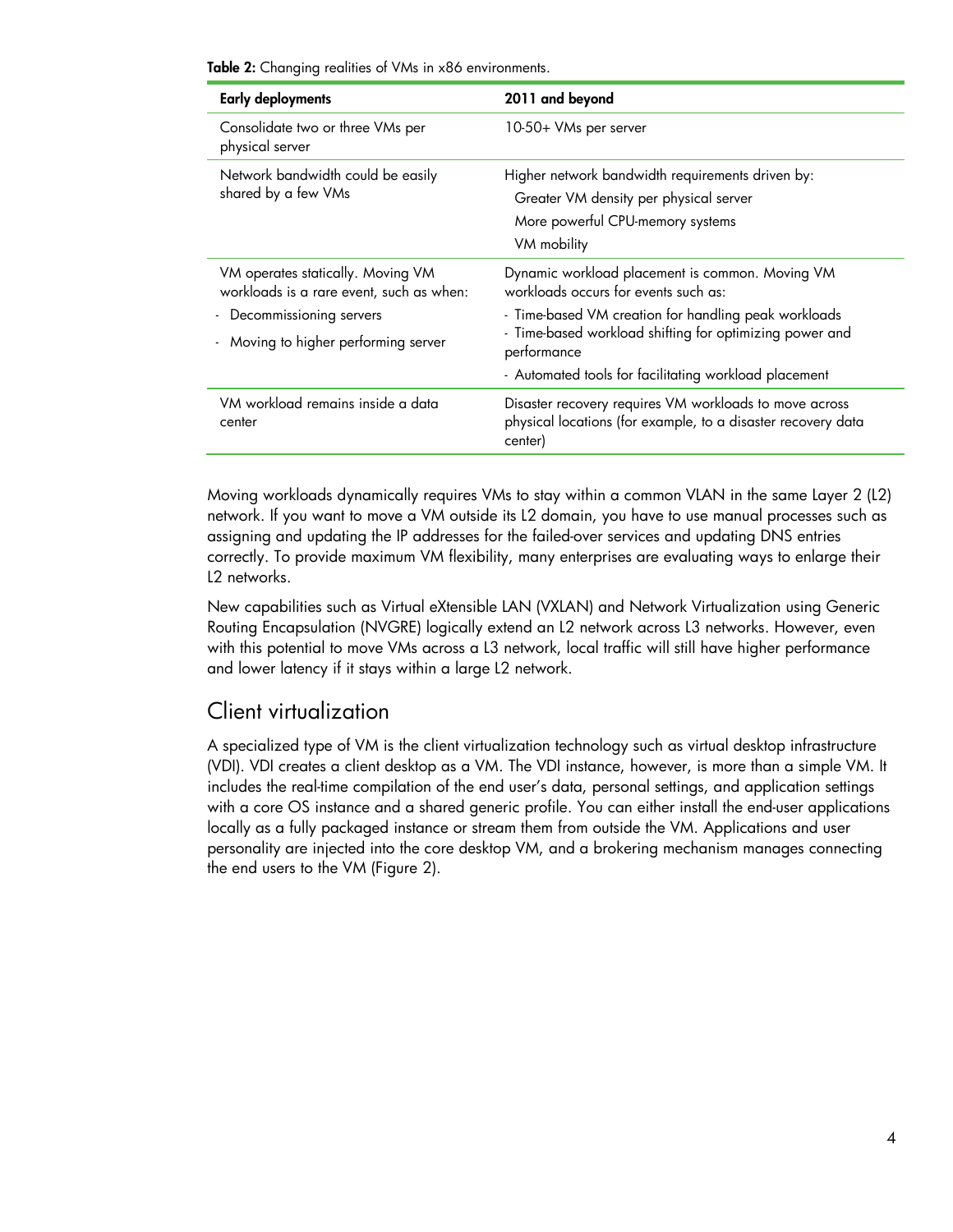



For example, a VDI could let you access a device based on a Microsoft Windows Vista OS, leave for the evening, and come back the next workday to a Microsoft Windows 7-based device—with all your data, customized desktop settings, and customized application settings intact.

A standard VDI configuration would use rack-based servers distributed across the data center with Top of Rack (ToR) switches at the network edge. Network traffic from each rack of the distributed servers (for example, Microsoft Exchange servers, Active Directory servers, user application servers, or the VDI servers) would travel to its own ToR switch before traveling to the network core and then out to the client.

But HP has designed VDI reference architectures on HP BladeSystem with Virtual Connect hardware. This keeps the majority of network traffic inside the Virtual Connect domain, as local E/W traffic that never travels out to the network core (Figure 3). Only a small, well-defined amount of traffic for the connection and management protocols exits the Virtual Connect domain. The HP design:

- Optimizes the E/W traffic
- Minimizes the need for expensive switch ports
- Lets a single infrastructure administrator manage the intra-domain traffic
- Improves performance and reliability by using mostly cable-free internal chassis connections between hosts and management services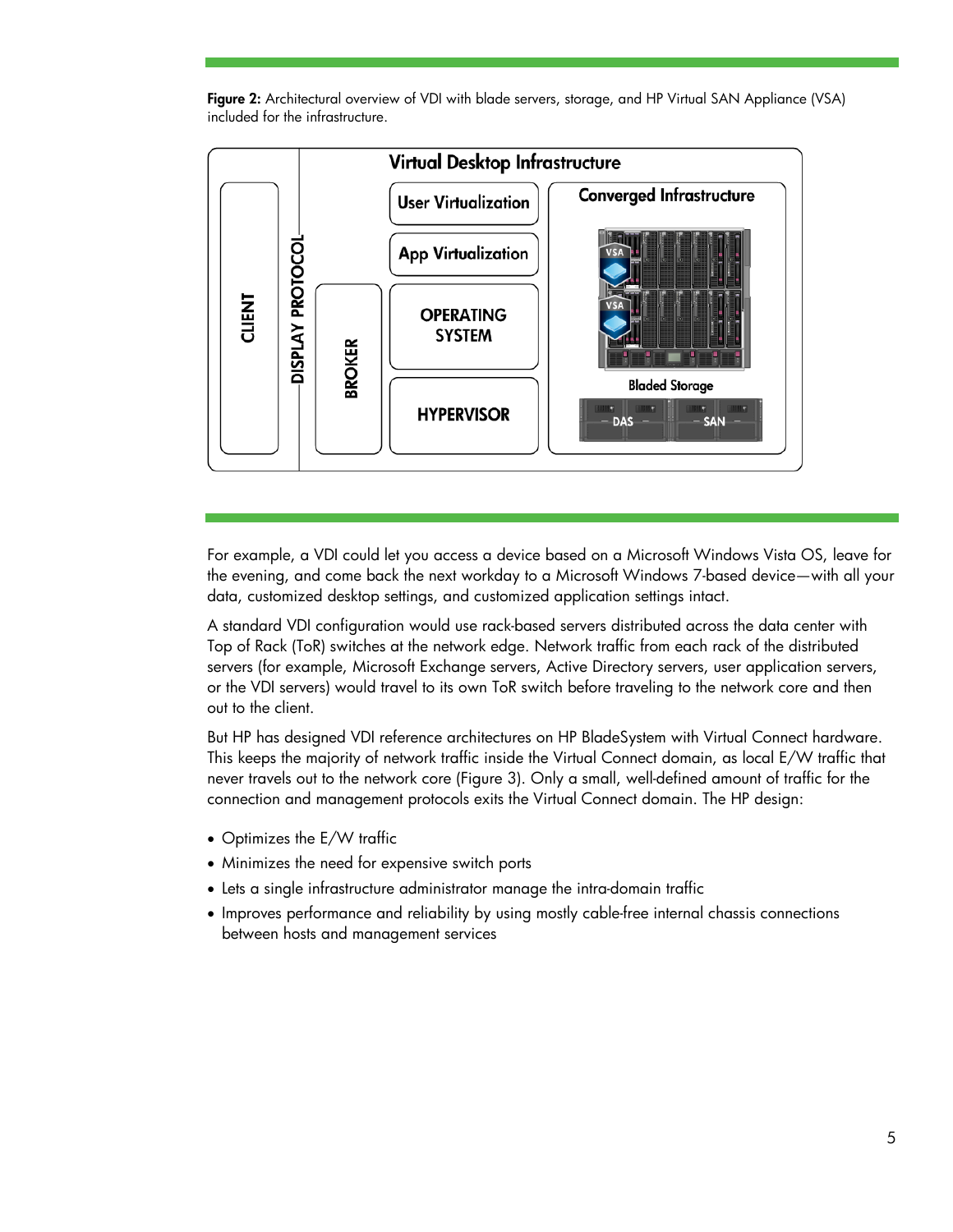

Figure 3: When using a VDI configuration Virtual Connect technology, only a small amount of production (protocol) and management traffic exit the Virtual Connect domain, thus optimizing the E/W traffic flow.

## <span id="page-5-0"></span>Cloud applications

Enterprise businesses are moving beyond server virtualization and VMs to embrace cloud-computing environments. The solution stack for these enterprise cloud-computing environments often includes infrastructure as a service (IaaS), platform as a service (PaaS), and software as a service (SaaS). These "X as a service," on-demand models require flexibility and the need for immediate growth. So, enterprises often build private clouds on virtualization and large L2 domains to allow live migration of VMs across as large a domain as possible. Cloud models, especially in service provider environments, also require a multi-tenancy infrastructure to provide separate and secure services to many customers simultaneously.

Some public cloud applications and service provider environments use cluster-like architectures, with massively parallel workload and data distribution characteristics. Common cluster applications include data aggregation and "big data" analytics applications like Hadoop, Needlebase, Platform Computing's Symphony software, or Vertica software. As a request comes in, a task scheduler spawns multiple jobs to multiple servers—causing a flurry of network traffic that does not go up to the network core but out to peer servers. Social networking sites use services like memcache for distributing memory objects to alleviate database load and speed up performance. Applications like Swift and services like Amazon's Simple Storage Service (S3) distribute storage across multiple nodes.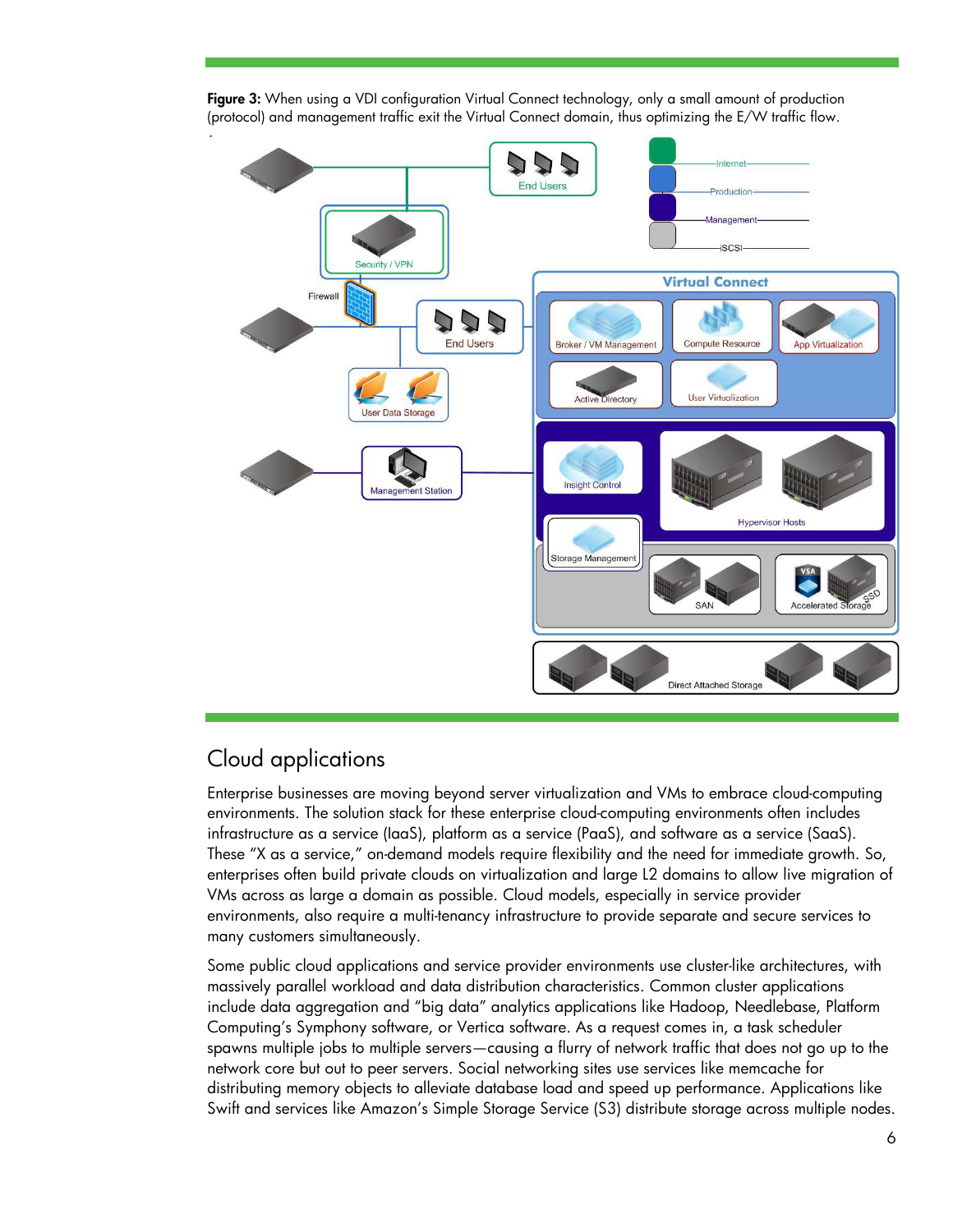Distributing storage, distributing databases across multiple servers, sending requests to multiple servers, and accumulating the responses are all E/W traffic intensive.

For example, consider how you plan a vacation. You visit the dynamic travel website of your choice and enter your variable data (when you want to travel, where, whether you need a hotel, flight, or a car). The site pulls together the appropriate responses from multiple databases, along with related ads, and shows you the options within a matter of seconds. Not only is this process very heavy in E/W traffic flow because it pulls data from multiple servers, it is also latency sensitive. If a travel website cannot serve the data to you within a matter of seconds, you're likely to go to a competitor.

#### <span id="page-6-0"></span>Mobile access devices

Finally, consider the effect of mobile access devices on data center traffic. There are hundreds of thousands of smartphone applications. These applications use a thin client that pulls much of the application and data from private or public clouds in a data center. It puts tremendous loads on the data center's Ethernet fabrics. These E/W traffic loads are not only bandwidth sensitive; they are also latency-sensitive. Many internet-based applications like travel websites have a limited time window for the back-end applications to retrieve requested data. If your network infrastructure cannot handle these traffic loads, you will have inadequate application responses, resulting in customers moving on to a competitor's services.

## <span id="page-6-1"></span>Limitations of a hierarchical networking structure

The more E/W traffic you have in a network, the more limitations you may face with a hierarchical network structure designed primarily for N/S flow. The challenges include traditional Spanning Tree Protocol (STP) limitations, oversubscription, port extension technology, and increased latency.

#### <span id="page-6-2"></span>STP limitations

STP detects and prevents loops in L2 networks. Loops are an undesirable situation that can occur when there are multiple active paths between any pair of non-adjacent switches in the network. (Multiple paths between adjacent switches can use link aggregation technology such as 802.3AD LACP). To eliminate loops, STP allows only one active path from one switch to another. If the active path fails, STP automatically selects a backup connection and makes that the active path. Thus, STP blocks all parallel paths to a destination except the one it has selected as active, regardless of how many actual connection paths might exist in the network. Even when the network is operating normally, STP usually reduces the effective available bandwidth by 50 % or more. The process to activate new links can be time-consuming, often taking considerable time to re-converge on a new path.

As businesses move away from client- server applications to more dynamic, latency-sensitive applications, the limitations of STP-based protocols become more burdensome. As E/W traffic volume increases, so does the need to use all available bandwidth and links. STP itself has no capability to do dynamic load balancing over multiple paths. Enhancements to STP such as Rapid Spanning Tree Protocol (RSTP) and Multiple Spanning Tree Protocol (MSTP) help resolve some of these issues, but at the cost of complex manual management. It's clear the industry requires a new approach.

#### <span id="page-6-3"></span>**Oversubscription**

Depending on the data center architecture you choose, oversubscription can be a problem. For example, if you use the Cisco Universal Computing System (UCS) architecture, you may have oversubscription rates of anywhere from 4:1 to 32:1 into the aggregation layer. Oversubscription can be an especially critical issue if your applications cause a lot of storage movement because of large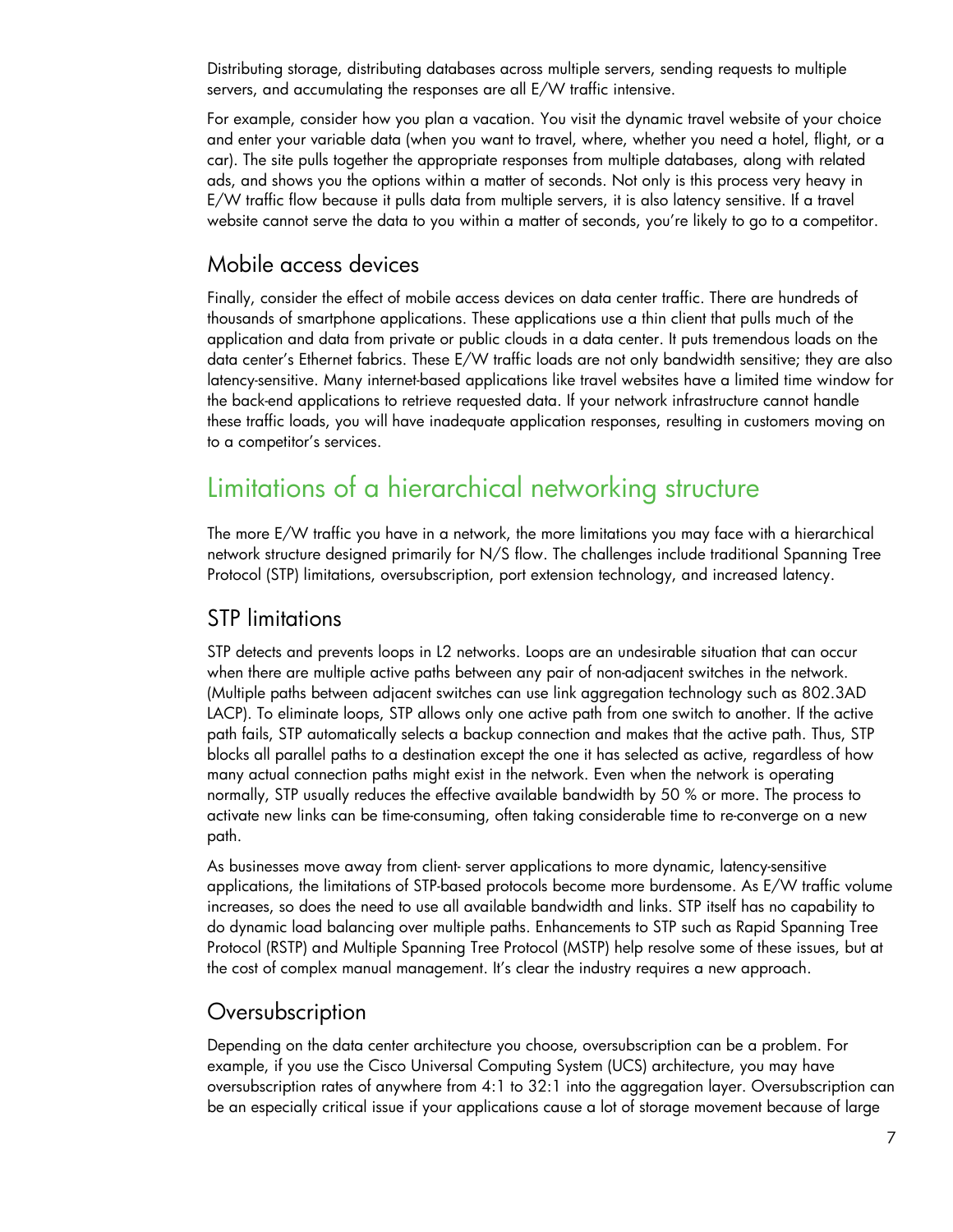file block sizes. If your network is oversubscribed, your ability to do live migrations might also be compromised because of the large bandwidth capabilities required.

Oversubscription can also lead to requirements for controlling traffic with QoS mechanisms such as enhanced transmission selection, minimum bandwidth guarantees, and maximum rate limits. Most of these mechanisms are manual processes and require a substantial amount of management. Using QoS schemes to manage a scarce bandwidth resource increases complexity in your network and expands the associated management overhead.

#### <span id="page-7-0"></span>Port Extension technology

IEEE is developing port extension technology as part of the draft IEEE P802.1BR, Bridge Port Extension standard. It introduces a device called a "port extender" that is essentially a physical switch with limited functionality, managed as a line card of the upstream physical switch. Products such as the Cisco Nexus Fabric Extenders (FEX) and Cisco UCS FEX are examples of port extenders.

Port extension technology extends the difficulties of the existing hierarchical network by adding yet another layer, forcing packets to go across multiple "hops" on the network. For example, Cisco recommends that you configure the Fabric interconnect in "End Host Mode" in its UCS system. Using this mode, VM-to-VM traffic in a UCS blade enclosure must travel from the NIC-A to FEX A to Fabric Interconnect A up to an upstream switch back to Fabric Interconnect B, to FEX B and finally back to NIC B (Figure 4). If the architecture is already oversubscribed, it adds even more congestion to the network and aggravates the oversubscription problem.



Figure 4: Port extension technology adds an extra "hop" to the typical three-tier architecture and can magnify congestion problems.

As data centers support more clustered, virtualized, and cloud-based applications requiring high performance across hundreds or thousands of physical and virtual servers, port extension technology just seems to add cost and complexity.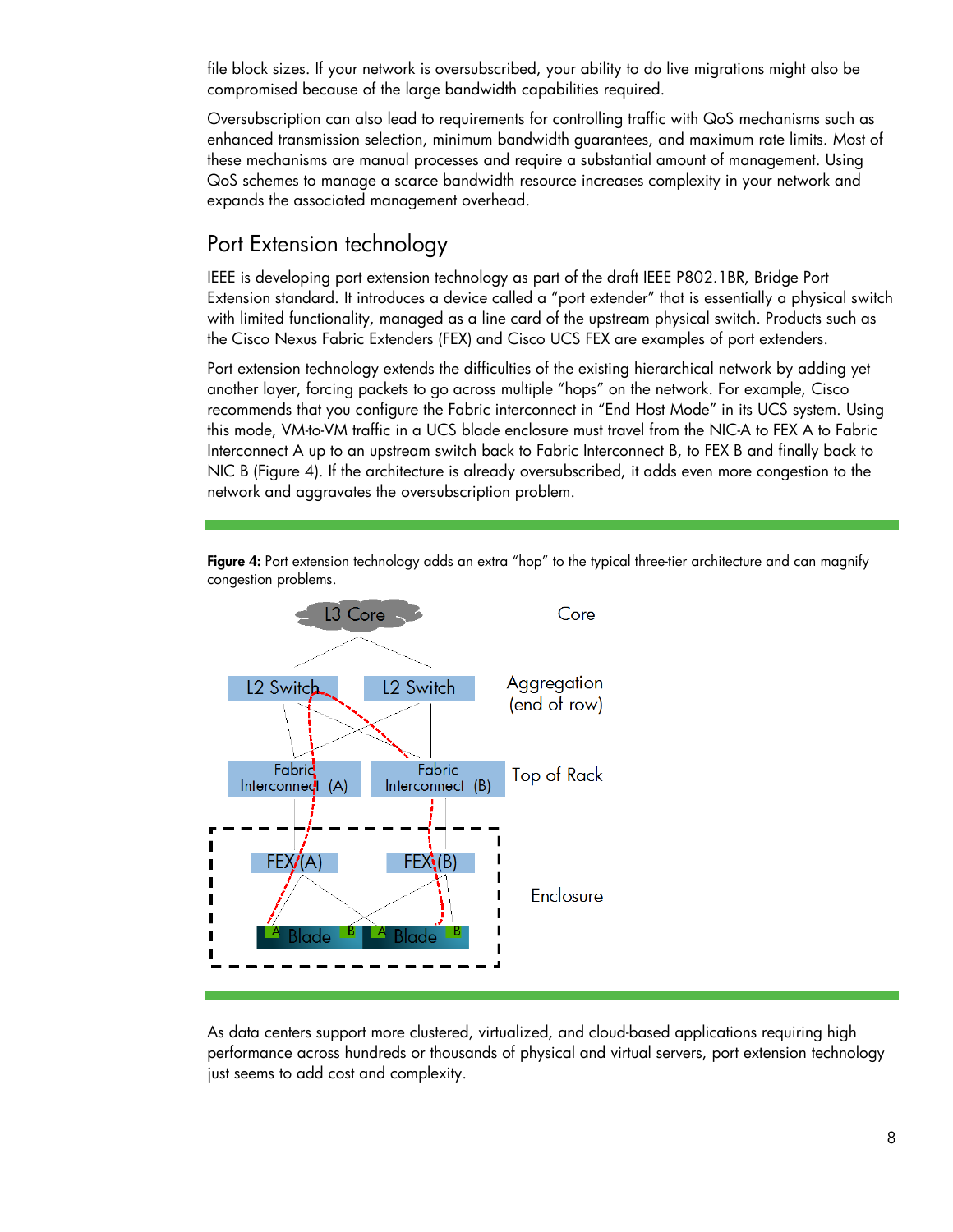### <span id="page-8-0"></span>**Latency**

In many cases, latency may be more of a challenge than oversubscription and raw bandwidth. As pointed out in the "Changing Business Applications" section, as businesses need to supply immediate, context-sensitive information to end users (remember that travel website on page 7?), latency and application responsiveness are driving network designs. Traditional hierarchical and newer architectures like the fabric extension technology require more network hops and increase latency. When running even moderate levels of traffic in these systems, latencies increase because of the multiple hops through the congested and oversubscribed points in the network.

# <span id="page-8-1"></span>Practical solutions for optimizing E/W traffic flow

This section describes some different architectures and technologies to consider when optimizing your data center structure for E/W traffic flows. They include:

- Fostering E/W traffic flow at the physical server-network edge
- Distributing management intelligence at the physical server-network edge rather than concentrating it at higher layers in your network
- Flattening your L2 network by using technologies like HP Intelligent Resilient Framework™ (IRF)
- Making your L2 network more efficient by implementing future multi-path standards

### <span id="page-8-2"></span>Identify your traffic bottlenecks

It is important to identify where the E/W traffic flows are occurring in your data center: at the physical switch-server edge between physical servers, or internal to the virtualized server (VM-to-VM). You can make tradeoffs, depending on two criteria:

- Whether you want to optimize the E/W traffic flow by providing intelligent management at the physical switch-server edge
- Whether you want to optimize for performance inside a physical server between multiple VMs (with possible degradation of network management visibility and control)

### <span id="page-8-3"></span>Virtual switch architectures

Today's hypervisors implement a virtualized network switch commonly known as a vSwitch. It is also known as a Virtual Ethernet Bridge (VEB). The vSwitch supports communication between VMs, the hypervisor, and external network switches. It provides efficient and low latency traffic flow between local VM-to-VM servers without the need to go to an external network switch (Figure 5).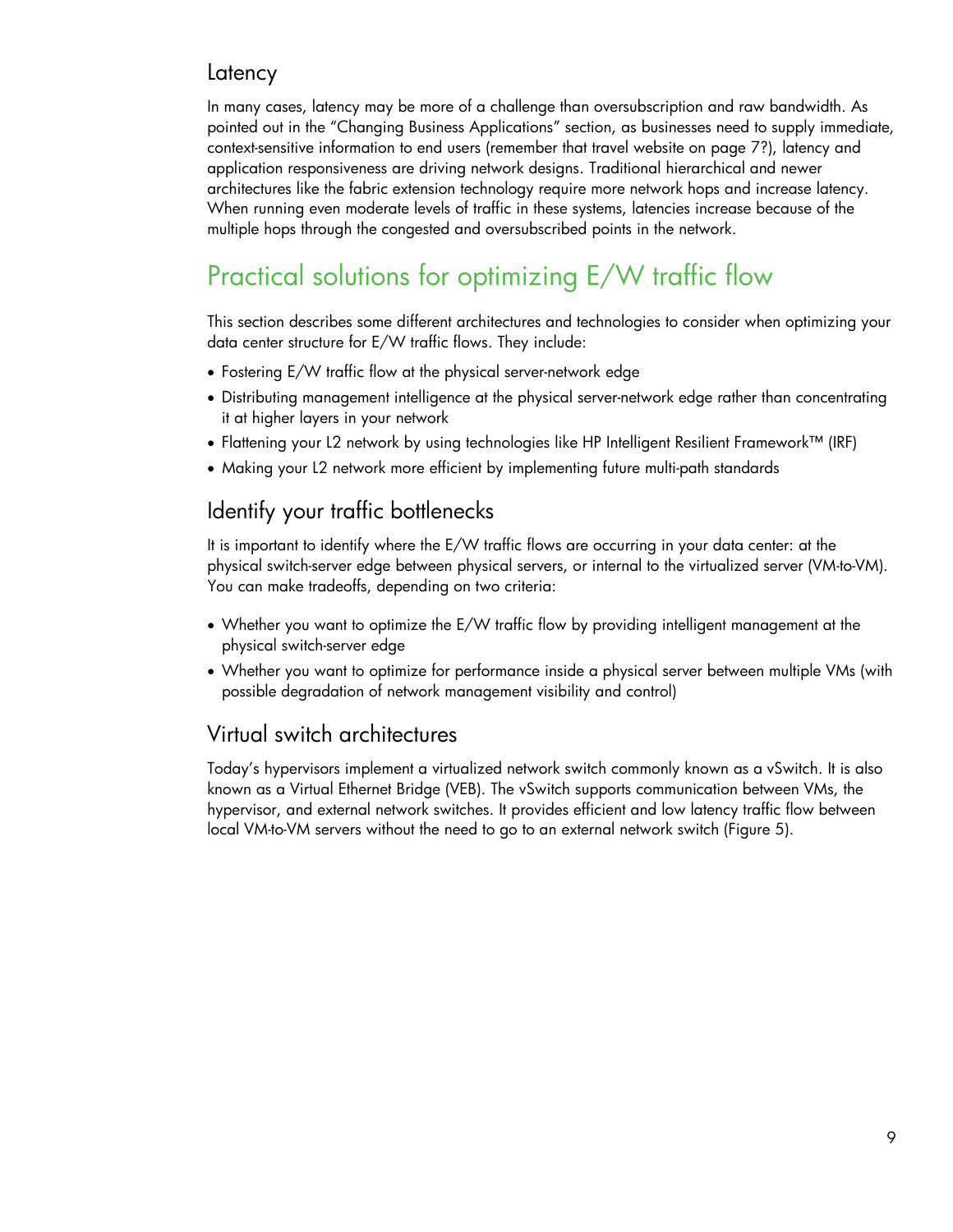

Figure 5: vSwitches do a good job of efficiently routing internal VM-to-VM traffic.

However, there are some limitations to a vSwitch:

- It moves the control point for networking infrastructure into the domain of the server administrator. This management stack is typically a component of the server-based hypervisor tool aimed at system and virtualization administrators. As such, vSwitch management generally does not integrate with existing external physical network policy and management tools. This usually means two different teams (with different processes) manage the physical network and the virtual network, even though the management tasks and functionality overlap.
- It consumes valuable CPU bandwidth. The higher the traffic load, the greater the number of CPU cycles required to move traffic through the vSwitch. This reduces the ability to support larger numbers of VMs in a physical server.
- It lacks network-based visibility. A vSwitch does not have standard network monitoring capabilities such as flow analysis, advanced statistics, and remote diagnostics of external network switches. When network outages or problems occur, identifying the root cause can be difficult in a virtualized server environment.

### <span id="page-9-0"></span>EVB architectures—VEPA and VEB

To solve some of these management drawbacks, HP is working with other vendors in the IEEE 802.1 Work Group to develop the Edge Virtual Bridging (EVB) standard. The EVB standard uses Virtual Ethernet Port Aggregator (VEPA) technology as its foundation. VEPA is a way for virtual switches to send all traffic and forwarding decisions to the adjacent physical switch (Figure 6). This removes the burden of VM forwarding decisions and network operations from the host CPU. And it leverages the existing management capabilities in the access-layer switches.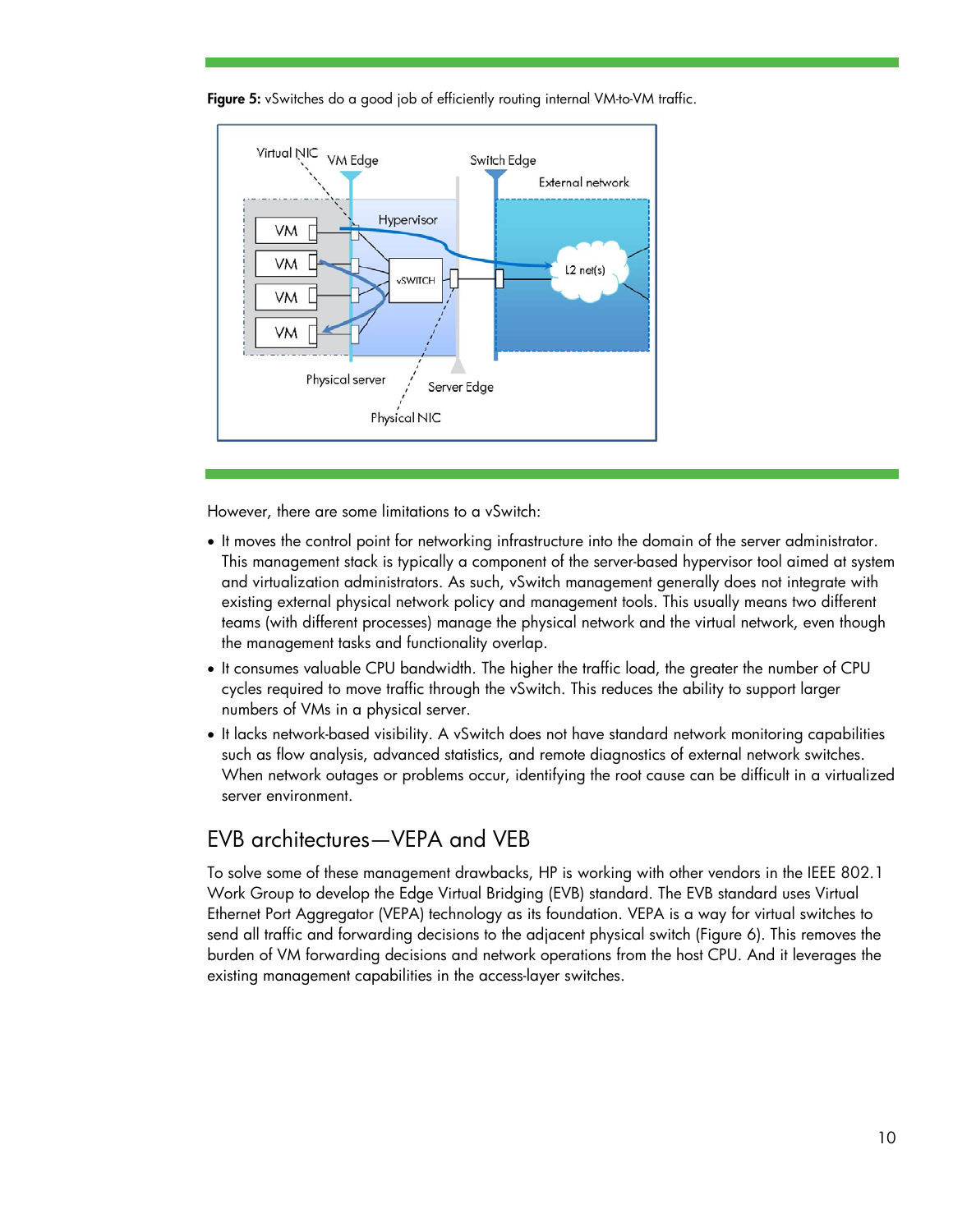Figure 6: VEPA sends all traffic to the adjacent physical switch.



Advantages of VEPA include:

- Moves the VM connection control point into the edge physical switch (ToR or EoR). VEPA leverages existing investments made in data center edge switching. Administrators can manage the edge network traffic using existing network security policies and tools.
- Offloads the server's CPU from the overhead related to virtualization specific network processing and forwarding
- Improves security. Most ToR switches support hardware-based access control lists (TCAMs), allowing thousands of these filters to be processed without any effect on performance.
- Improves visibility. Monitoring technologies like sFlow in the edge switch can provide a full, end-toend understanding of traffic flows.

If you plan to implement VEPA technology in the future, you can get the advantages of highperformance E/W traffic across physical servers and management visibility at the physical servernetwork edge. But it doesn't give you advantages with E/W traffic within a single virtualized server.

The EVB standard supports VEPA-based switches and existing vSwitch (VEB) architectures simultaneously (Figure 7). IT architects can choose whether to manage the edge traffic (frame processing, security features, networking monitoring, and so on) in the local hypervisor (vSwitch) or in the adjacent physical switch (VEPA-based switch).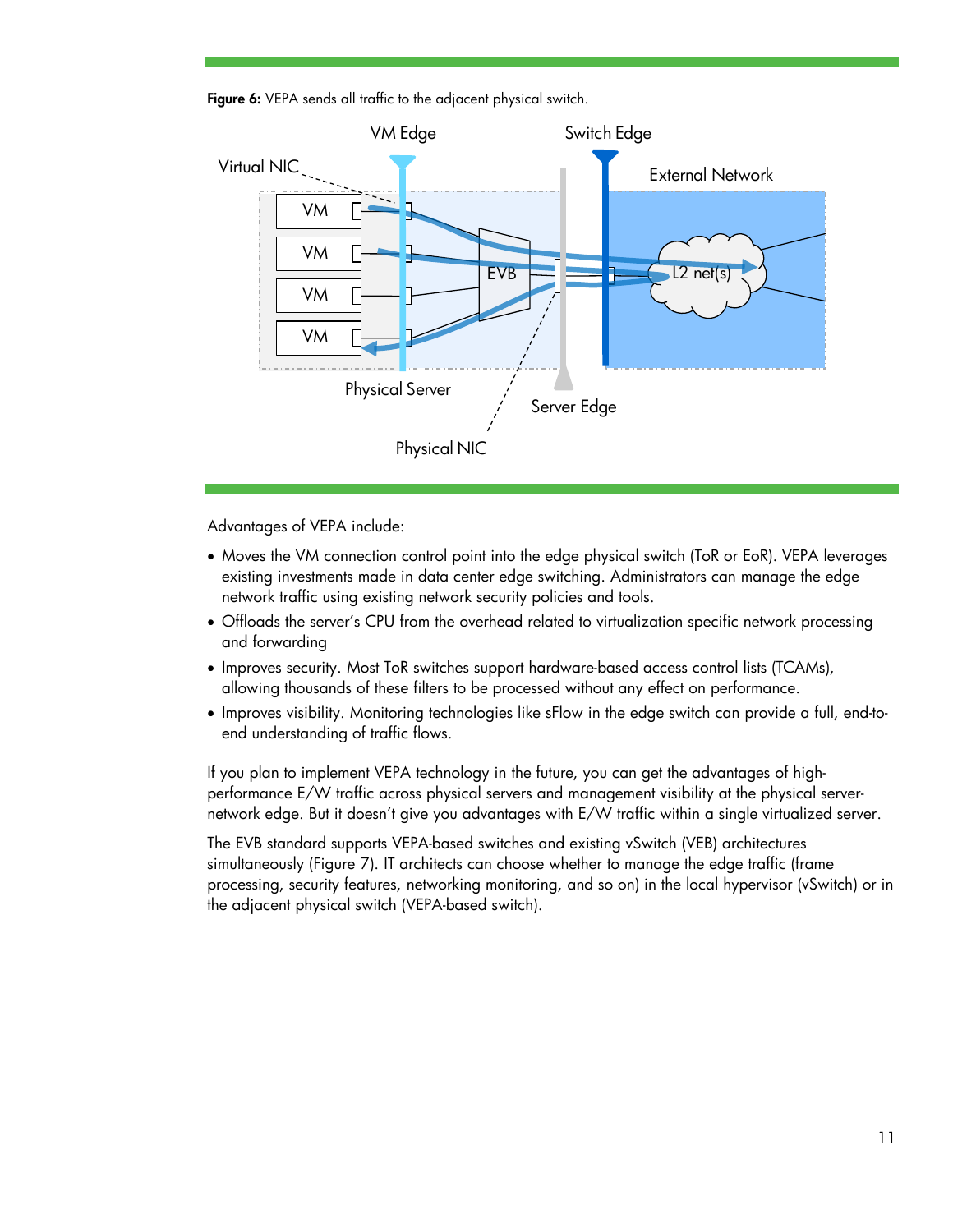

Figure 7: Multichannel capabilities let vSwitch (VEB) and VEPA modes co-exist in the same server platform.

### <span id="page-11-0"></span>HP Virtual Connect

One of the ways to optimize the server edge for E/W traffic flow is by implementing HP Virtual Connect technology. Virtual Connect is a set of interconnect modules and embedded software for HP BladeSystem c- Class enclosures that provides server-edge and I/O virtualization. It delivers direct server-to-server connectivity within an enclosure—especially important for the latency sensitive, bandwidth-intensive applications that we've been discussing. For example, as described in the Client Virtualization section, using BladeSystem with Virtual Connect lets you design an infrastructure that can optimize network traffic without leaving the enclosure.

Using Flex-10 technology with FlexFabric adapters lets you consolidate multiple network connections—data and storage traffic—onto a single 10 Gb Ethernet pipe. This lets you reduce the number of physical adapters, cables, switches, and required ports at the server edge.

You can also use stacking links with the VC Ethernet modules to allow all server NICs in the Virtual Connect domain to have access to any VC-Ethernet uplink port. Using these module-to-module links, a single pair of uplinks serves as the network connections for the entire Virtual Connect domain. This reduces the core switch traffic, because internal communication stays inside the Virtual Connect domain. The stacking links provide high-speed connections between the enclosures that you can adjust by adding more physical links to the stack. You can increase the server-edge bandwidth by using the stacking links between Virtual Connect modules.

## <span id="page-11-1"></span>HP Intelligent Resilient Framework

HP Intelligent Resilient Framework (IRF) is an HP-developed switch virtualization technology that simplifies network architectures:

- Aggregates multiple physical devices to operate as a single logical device
- Virtualizes and distributes L2 and L3 functions
- Delivers high performance by using all available links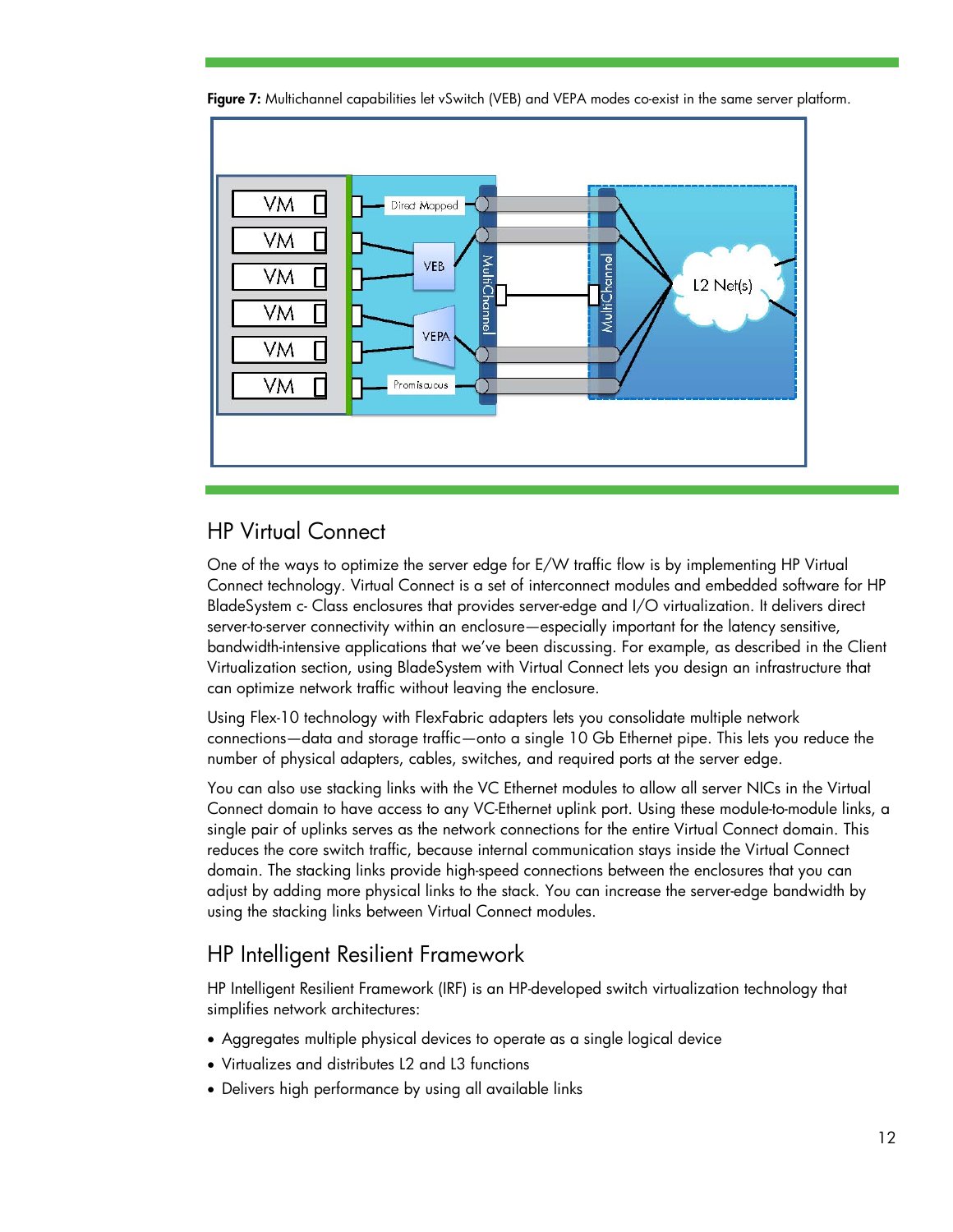IRF lets you create large network fabrics with multiple switches at a single layer (access, distribution, or core) that operate and appear logically as a single switch. You can combine as many as eight HP networking stackable switches or up to four HP networking chassis switches to create a single, logical switch comprised of hundreds or even thousands of 1-GbE or 10-GbE switch ports. Because you now have a single switch, the routing protocols calculate routes based on a single logical domain rather than the multiple switches it represents.

IRF mimics the management behavior of a chassis switch by moving what was the management control plane in the backplane of a chassis switch to a distributed control plane across the network fabric. You only need one configuration file and one software image to manage IRF devices. Devices inserted into an IRF domain automatically update their configuration file and software, preventing you from modifying one device in the domain in isolation from the others. Connecting to the fabric through any port, console port or management port will link you to the single, redundant domain controller hosted on an elected IRF device in the domain.

Edge or aggregation switches (including Virtual Connect) that are dual-homed to IRF-enabled switches effectively "see" the associated upstream switches as a single entity, eliminating the need for slow convergence technologies such as STP. IRF-enabled switches also let you use simple link-aggregation protocols (such as 802.3AD LACP) for effective, failure tolerant active-active multi-chassis dual homing. This creates a distributed switch that is highly available, has no single point of failure, and requires no complex load balancing or failover protocols.

Unlike STP, which limits the active links to prevent loops, IRF delivers high performance by fully using all links between switches and servers. IRF also provides low latency communications, ensuring rapid network recovery (less than 50 milliseconds) from a link or device failure. This is much faster than the several seconds that an STP- or even an RSTP-network uses.

Because IRF is a switch virtualization architecture, it works with other higher layer protocols rather than competing with them. This includes protocols like Shortest Path Bridging (SPB), IETF Transparent Interconnection of Lots of Links (TRILL), and Multiprotocol label switching (MPLS). This gives you the most flexibility while maintaining resiliency and performance.

IRF runs on the high-end HP networking switches. The HP 12500, 9500, 7500, 58XX, and 55XX switches all come with HP IRF technology built in.

#### <span id="page-12-0"></span>HP IRF with HP Virtual Connect technology

By combining IRF with Virtual Connect technology, you can take an existing three-tier network and flatten it to two tiers—the aggregation layer with IRF and the network core layer (Figure 8). You also get the advantages of reduced hardware at the server edge by using VC FlexFabric adapters and modules.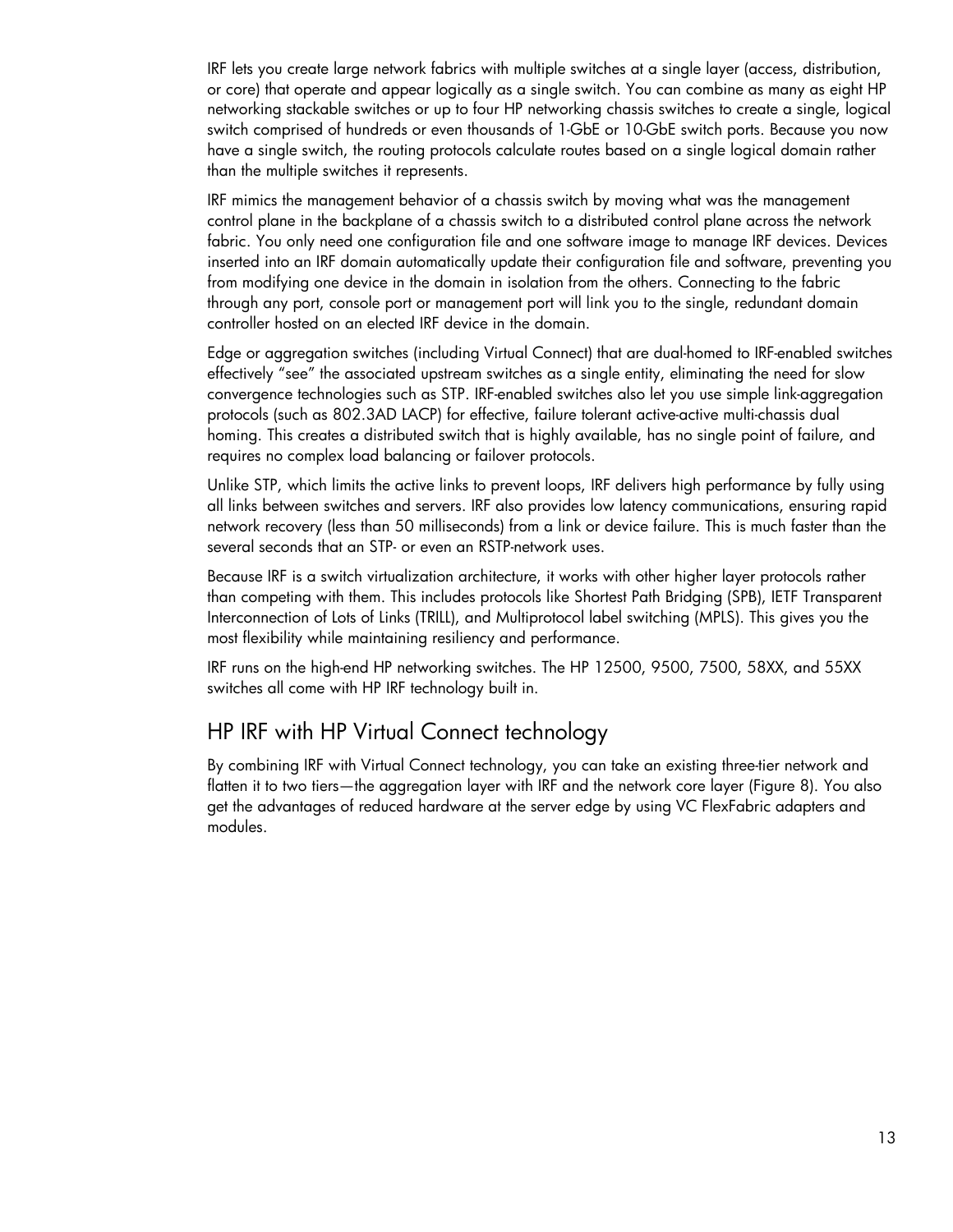

Figure 8: HP IRF technology can combine with Virtual Connect technology to flatten the L2 network.

This architecture lets you eliminate two levels of physical hardware switches by leveraging the vSwitch for the access layer, aggregating multiple vSwitches at the Virtual Connect interface, and going directly to the network core using IRF technology.

The architecture gives you:

- L2 flexibility optimized for VMs. A flattened L2 network lets you move VMs without the need for IP address changes. A flattened L2 design supports long-range vMotion using VPLS (Virtual Private LAN Service).
- Reduced cost of hardware components at the server edge. Using Virtual Connect FlexFabric lets you reduce the amount of cables, adapters, and interconnect modules by 95% compared to a blade infrastructure that uses pass-through modules.
- Reduced management complexity. Using large aggregation switches reduces the number of devices that you have to provision and monitor when setting up VLANs for VMs. Virtual Connect lets you manage network connections in a single management interface, especially if you use Virtual Connect Enterprise Manager. VCEM can manage up to 250 Virtual Connect domains comprising up to 16,000 blades.
- No need for STP or RSTP. IRF provides a loop-free network design, eliminating the need for STP along with its bandwidth and latency limitations.
- Optimized frame forwarding and packet forwarding performance. VMs communicate between each other, with their converged I/O resources served by an optimal L2 network, VLANs, and LACP. This virtually eliminates the need for TCP flow. Virtual Connect also supports standard LACP and lets you connect to HP networking upstream switches using IRF technology.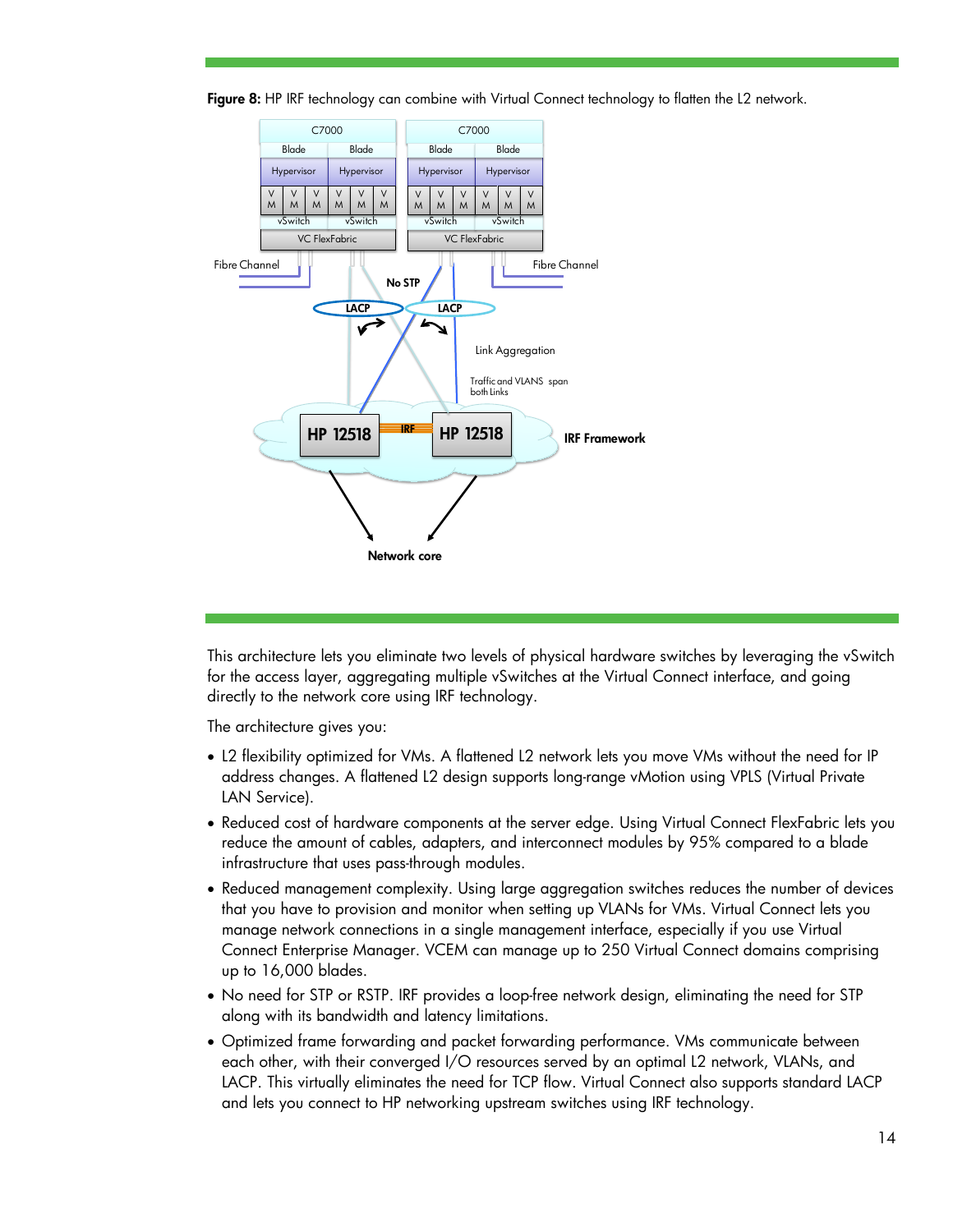If you use the HP 12518 switch as shown in Figure 8, you can have up to 248 non-blocking 10 Gb/s ports (assuming 4 ports per switch for IRF and 4 ports per switch for uplinks). Each BladeSystem c7000 enclosure supports up to 16 servers. You only need two VC FlexFabric modules to connect all 16 servers to your LAN and SAN.

By deploying IRF in conjunction with high-performance HP server edge switches, enterprises can directly interconnect hundreds of VMs at the edge of the network, eliminating unnecessary network hops, reducing latency, and improving performance for large intra-data center workloads.

## <span id="page-14-0"></span>**Conclusion**

Virtualization, cloud computing, and federated applications bring flexibility, scalability, and cost advantages to your business. They also significantly alter how network traffic flows in your data center. Our position is to support multiple data center options rather than forcing you down a proprietary path that may limit other choices in your infrastructure. The typical hierarchical L2 network structure is limited to a single-path architecture with the Spanning Tree Protocol (STP). A multipath solution that lets traffic easily flow across multiple paths would improve performance in a L2 network with heavy E/W traffic.

Options to consider include using VEPA or VEB technology, flattening the L2 network, or making an L2 network more efficient by eliminating STP technologies.

Keep in mind that one size does not fit all, even in the same data center. Portions of your data center (for example, green field deployments of a cloud infrastructure) may require a high-performance, intelligent edge that supports lots of E/W traffic flow. Other parts of your data center may continue to operate with the traditional three-tier architecture.